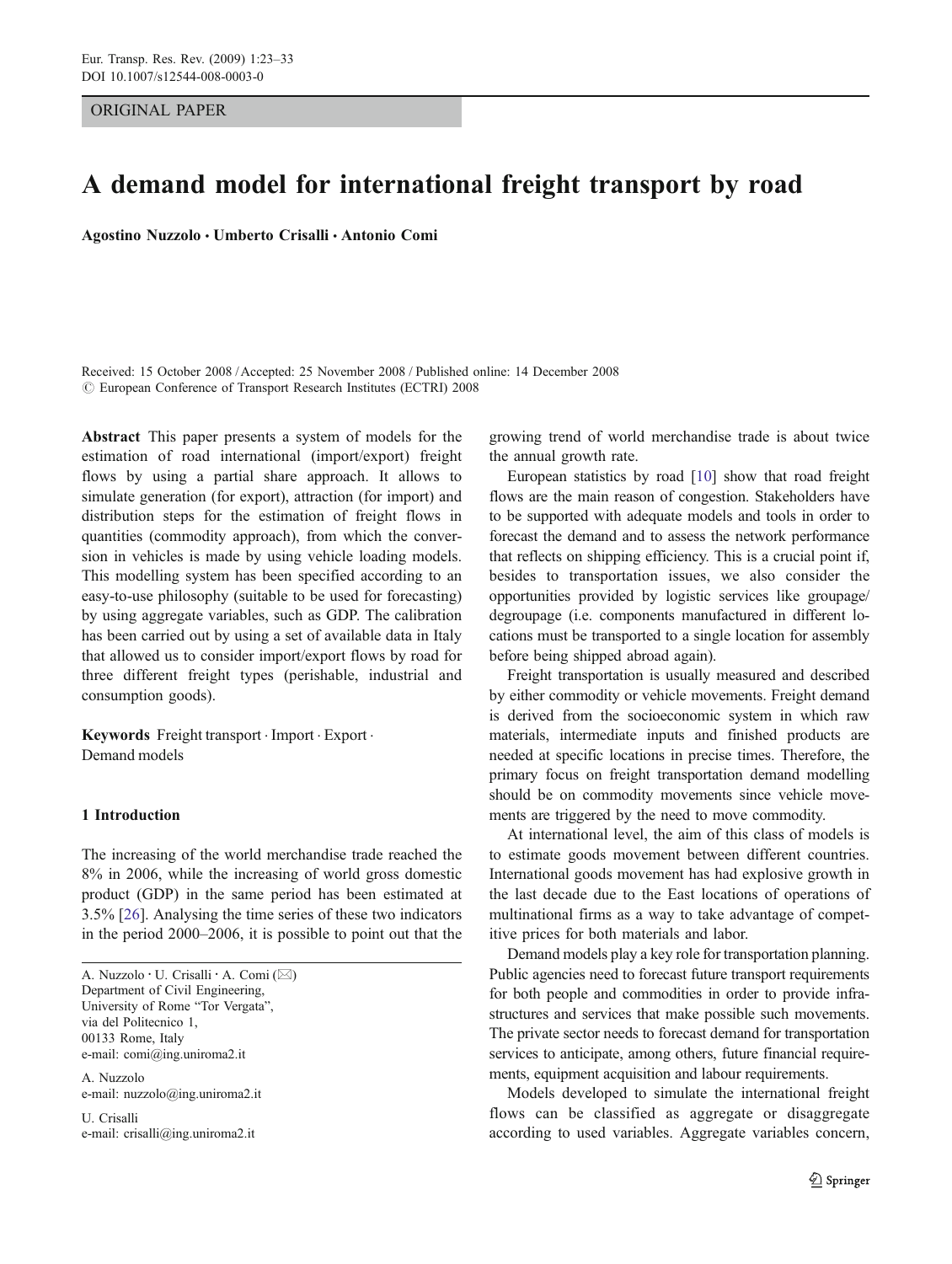<span id="page-1-0"></span>for example, data of all companies of a certain category and/or economic sector; disaggregate variables concern, for example, data on individual companies or individual shipments. Moreover, a further classification can be done according to model structure in partial share models (multi-step models) and joint/direct models. Partial share models consider a progressive split of the whole process into different steps (e.g., generation, distribution and modal split) within which every submodel of the sequence is treated/solved independently of the others. Joint/direct models differ from the previous ones because the whole process is simultaneously approached (all in one).

In the literature, international freight flows have been investigated by many authors through the use of systems of models that can be difficult to calibrate and apply (see Section 2). In order to estimate a first magnitude of import/ export freight transport by road, this paper proposes an aggregate modelling system specified by using a partial share approach. The modelling system has been specified by aggregate variables and has been calibrated by means of data collected in Italy, including data gathered through road surveys. In the following, Section 2 presents the state-of-the-art of models for estimating the international freight transportation; Section [3](#page-2-0) introduces the structure of the proposed modelling system, and Section [4](#page-4-0) describes calibration results, while Section [5](#page-9-0) reports the conclusions of this work.

## 2 State-of-the-art

An exhaustive review of models which simulate international freight transportation is given by Regan and Garrido [[18](#page-10-0)]. Most of them analyze the international freight transport referring to shipping. According to Haralambides and Veenstra [\[12](#page-10-0)], three main modelling approaches can be identified.

The first approach follows the standard theory of international trade [\[14](#page-10-0)], which allows the indirect inclusion of transportation costs; the standard trade theory is concerned with the pattern of trade between two or more countries, based on the Ricardian principle of competitive advantage.

The second approach is based on an aggregate cost function for a given industrial sector, from which a demand function is derived [\[17](#page-10-0)].

The third approach is the use of spatial interaction models to estimate trade flows, for which the most widely used model is the gravity one [\[13,](#page-10-0) [15,](#page-10-0) [25\]](#page-10-0) generally used to estimate bilateral trade flows [\[2](#page-9-0)]. The main advantage of these models, which makes them attractive for applications, resides in modeling flows rather than freight demand. However, as they are cross-section models they are not adequate for forecasting purposes, like demonstrated by Regan and Garrido [\[18](#page-10-0)].

In literature, very few works have been developed for freight transportation at international level; most of them are simple models that neglect modal split and path choices and are used to support the estimation of freight transportation quantities. Coto-Millàn et al. [\[8](#page-9-0)], for example, present a theoretical explicative model and provide empirical evidence to the determinant variables, which explain the behaviour of maritime imports and exports for a particular case (the Spanish economy). The complexity resides in the specification of a coherent and coordinated system of models, that includes the well-know sequence of generation, distribution, modal split and path choice, to which the departure time and terminal choices have to be added to simulate some of the crucial patterns of international freight transport. Dependences and feedbacks of this problem do not allow to use alternative approaches; for example, the use of time series that leads the relevant approximations when unexpected "breaking" phenomena occur (e.g. a particular and unexpected event in the global economy).

A direct relation between international freight movements and transportation costs is given in Bougheas et al. [\[3](#page-9-0)]. This model is a useful tool for estimating benefits from the current stock of infrastructures of the home and foreign countries. The transportation cost function does not only depend on traveled distance but also on freight volume, network structure and competing transportation services for a given O/D pair. Some researchers add dummy variables to this model in order to incorporate the spatial effect of a common border as well as of a common language. The consideration of the common border is a key variable in the process of trade between two countries needs to be explored in more detail as an enormous variety of specifications can be applied to address the same spatial issue (see for example Anselin [\[1](#page-9-0)]).

A similar problem was addressed by Garrido [\[11](#page-10-0)] in an analysis of truck flows through the Texas–Mexico border. This model addresses the trade in terms of truck flows instead of commodity flows, and incorporates directly the spatial connectivity (instead of including a dummy variable for this purpose). The model showed the significant correlation between the freight movement in different bridges along the border. The model was used to evaluate the impact on the service performance at the border crossings due to marginal infrastructure improvements.

The well-known family of models based on input–output analysis has also been used for modeling freight transportation demand, both at intercity and international level. A number of operational land use-transportation models make use of spatial input–output (SIO) models, some of which are based on random-utility theory. The random-utility-based multiregional input–output (RUBMRIO) model has been solved in practice by iteratively applying a set of equations. Zhao and Kockelman [\[27\]](#page-10-0) examine the existence and uniqueness of the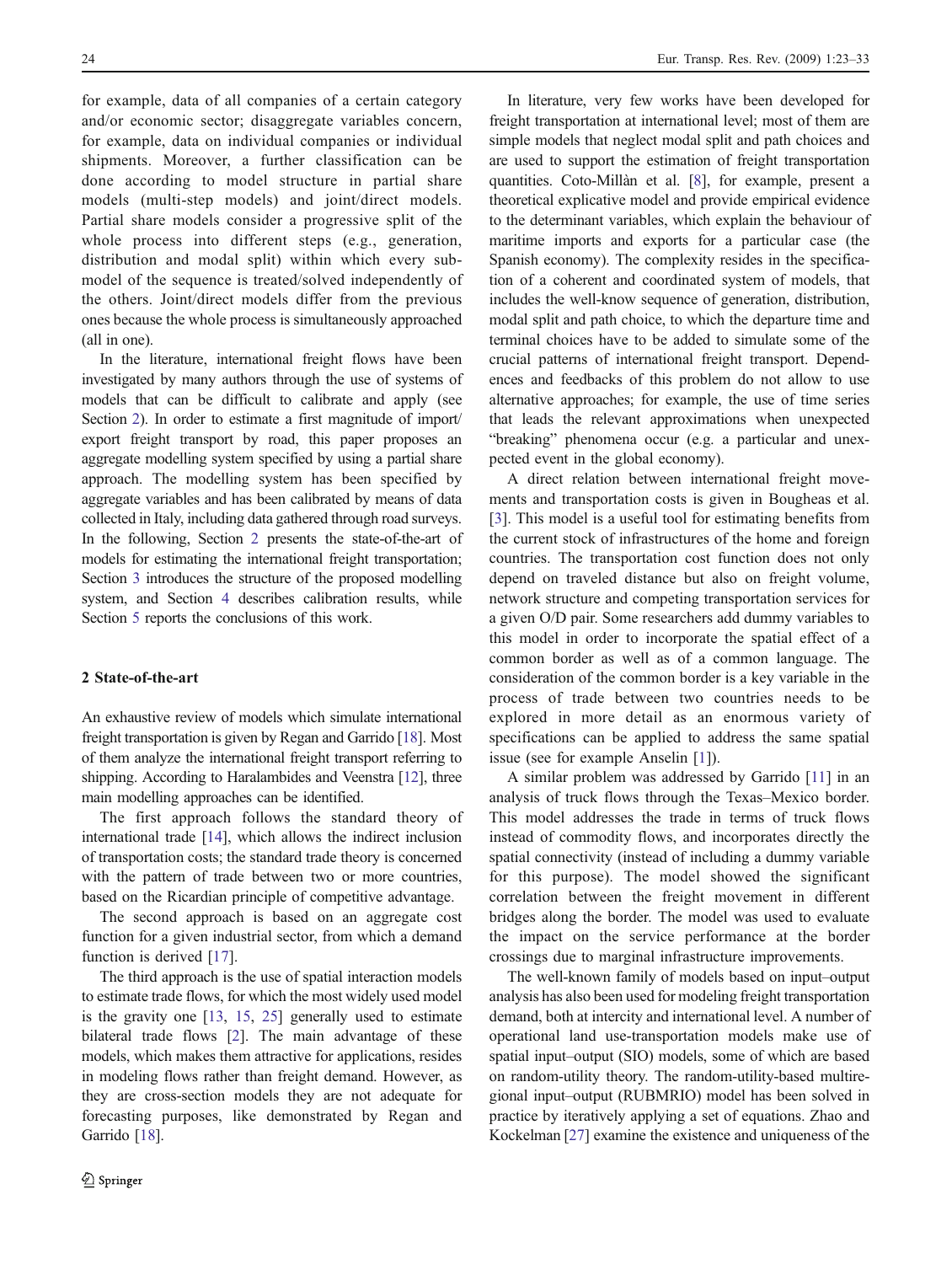<span id="page-2-0"></span>RUBMRIO solution, which represents the spatial allocation of productive activities and commodity flows.

Finally, an example of application to a wide area (Mediterranean zone) was developed by Russo and Assumma [[20\]](#page-10-0). They propose a system of models in order to reproduce the current situation in the Mediterranean basin by using a statistical-descriptive approach. Generation, distribution and mode-service choice models have been specified and calibrated for the study area.

Latest experiences in this field point out that most recent and sophisticated systems of models for freight demand estimation have been carried out by the integration of two classes of models: macroeconomic models, which simulate the level (quantity) and spatial distribution of goods exchanged between different economic zones (leading to origin–destination matrices), and behavioral models that simulate mode and route choice. Considering the described complexity, this paper proposes a system of models that aims at reducing the complexity of the macroeconomic models and allows for obtaining a first estimation of import and export by road, both in terms of quantity and vehicles. Such a system of models could be used, for example, in the context of studying the effects of future strategies on freight transport.

#### 3 The proposed modelling system

In the sphere of demand model classification of Section [2](#page-1-0), the proposed modelling system can be classified as a partial share one. It characterizes import/export freight flows by road as:

- origin and destination (respectively  $o$  and  $d$ );
- time period  $(h)$ ;
- freight type  $(s)$ , e.g. perishable goods, non-perishable, and so on;
- average delivered/picked freight quantity  $(q)$ ;
- vehicle type  $(v)$ .

The proposed system of models allows to simulate the average flow of goods  $(O)$  and vehicles  $(VC)$  by road using generation (for export flows), attraction (for import flows), distribution and vehicle loading models. These models allow us to carry out freight flows both in quantities and vehicles by considering (Fig. [1\)](#page-3-0):

- & a commodity level, in which the freight O/D matrices in quantity are estimated from socioeconomic data;
- a vehicle level, in which quantity flows are converted in order to obtain O/D matrices in vehicles (e.g. trucks or lorries).

The following subsections specify each of the models belonging to the proposed system of Fig. [1](#page-3-0).

#### 3.1 Attraction and generation models

Attraction and generation models are specified within the commodity level; they allow us to estimate the freight attracted (import) and generated (export) by each traffic zone from (import) and to (export) foreign countries.

For what concerns the attraction model, the average flow of freight quantity of type  $s$  attracted by zone  $d$  in time period h (e.g. year or day),  $Q_d^{sh,import}$ , can be estimated by a descriptive model belonging to the category regression class, for which  $Q_{d}^{sh,import}$  can be expressed as a function, typically linear, of variables  $X_{id}^s$  representative of freight type  $s$  and destination zone  $d$ , as:

$$
\mathcal{Q}_{d}^{sh,import} = \sum_{i} \beta_{i}^{s} X_{id}^{s} + \varepsilon^{sh,import}
$$
\n(1)

where  $\beta_i^s$  are the model coefficients to be estimated and  $\varepsilon^{sh,import}$  is the error component.

In order to estimate the export, the generation model allows us to estimate the average flow of freight type s departing by road from zone o in time period h,  $Q_0^{sh, export}$ , that can be expressed by a category regressive model, specified through variables representative of freight type s and origin zone o, as:

$$
Q_o^{sh, export} = \sum_j \beta_j^s X_{jo}^s + \varepsilon^{sh, export} \tag{2}
$$

where  $\beta_j^s$  are the model coefficients to be estimated and  $\varepsilon^{sh, export}$  is the error component.

Attributes  $X^s$  of Eqs. (1) and (2) represent socioeconomic variables (such as income or GDP) and level of service ones (such as zone accessibility or transportation costs).

## 3.2 Distribution models

Distribution models are used to obtain the spatial share; they can be differently specified for import and export freight flows.

Distribution models can be interpreted and specified following either a behavioural or a descriptive approach with various specifications and interpretations of the attributes [[4\]](#page-9-0). According to the behavioural interpretation, the distribution model simulates the choice of a destination among possible alternatives. It should be noted that typically the chosen alternative for carrying out an activity is not a traffic zone but one (or more) elementary alternatives (such as a firm, a general market, etc.) located within the zone. The traffic zone is therefore a compound alternative made of aggregation of elementary alternatives.

Variables considered into the distribution model can be divided into two groups: variables representing the activity system, which measure the generation/emission or attraction power of a given zone for freight type s (e.g. wholesale employees of freight type s), and variables representing cost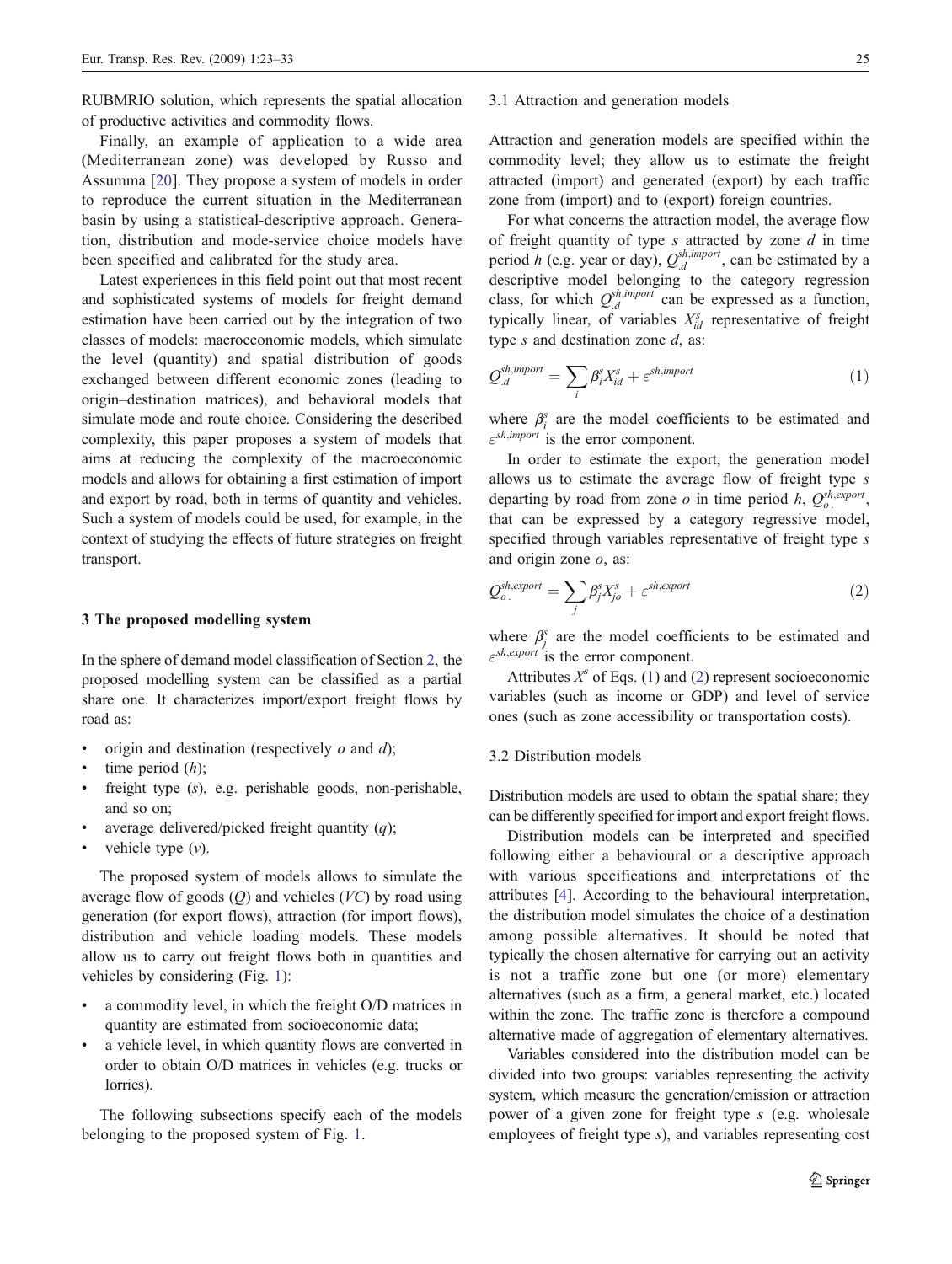<span id="page-3-0"></span>

Fig. 1 The proposed system of models

or separation attributes, which measure the generalized travel cost for transporting goods of type s on the od pair.

Referring to import, the distribution model allows us to obtain from which zone  $o$  the freight arrives to zone  $d$ (destination constrained); in other words, it gives the probability  $p[o/dsh]$  that freight attracted by zone d arrives from zone o. Referring to a multinomial logit structure, this probability can be expressed as:

$$
p[o/dsh] = \exp(V_o/\theta_o) / \sum_{o' \in I_d} \exp(V_{o'}/\theta_o)
$$
 (3)

where

- $V<sub>o</sub>$  is the systematic utility of zone  $o$ , that can be expressed as a linear combination of attributes;
- $I_d$  is the set of possible origin zones within the study area from which freight can arrive to zone d;
- $\theta$ <sub>o</sub> is the parameter of the Gumbel random variable.

For export, the distribution model (origin constrained) allows us to carry out the probability  $p[d/osh]$  that freight generated from zone  $o$  is destined to zone  $d$ . As described for import, referring to a multinomial logit structure, this probability can be expressed as:

$$
p[d/osh] = \exp(V_d/\theta_d) / \sum_{d' \in I_o} \exp(V_{d'}/\theta_d)
$$
 (4)

where  $I<sub>o</sub>$  is the set of possible destination zones for freight departing from zone o.

Besides the specification of behavioural models, in many real applications descriptive distribution models are used. One of the models that allows to reduce this complexity and to eliminate the influence of the level of spatial disaggregation adopted is the simply constrained gravitational model. For example, in the case of import, the probability  $p[o/dsh]$  can be expressed by activity system  $(A_o^s)$  and cost of separation  $(C_{od})$  variables, as:

$$
p[o/dsh] = (A_o^s)^{\beta_A^s} (C_{od})^{\beta_C^s} / \sum_{o' \in I_d} \left[ (A_{o'}^s)^{\beta_A^s} (C_{o'd})^{\beta_C^s} \right] \tag{5}
$$

where  $\beta_j^s$  are the model coefficients to be estimated.

The probability  $p[d/osh]$  for the export can be expressed in the same way.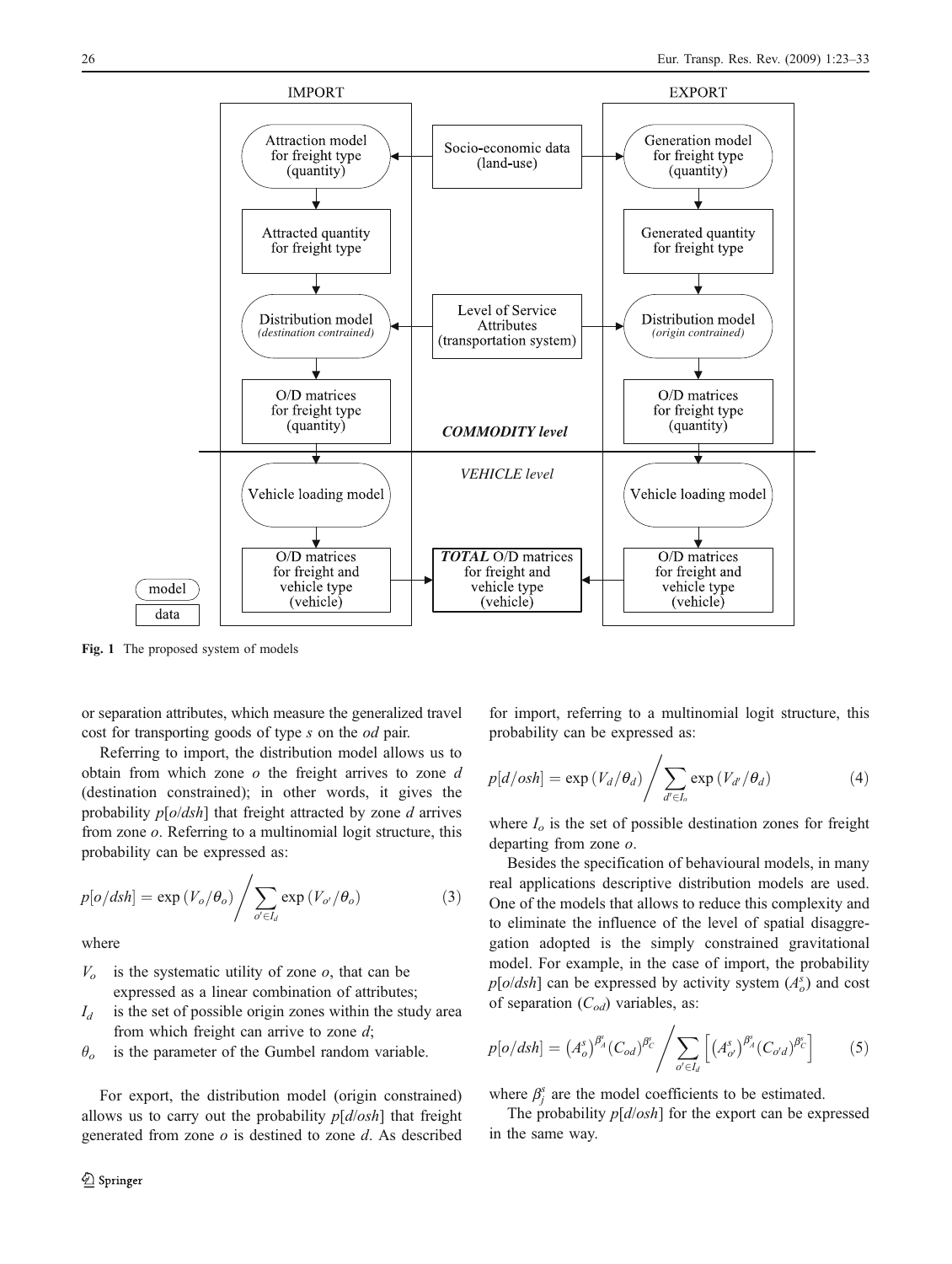<span id="page-4-0"></span>Finally, the average flow of freight type s between zones  $o$  and  $d$  in time period  $h$  can be obtained as follows:

$$
\mathcal{Q}_{od}^{sh,import} = \mathcal{Q}_{d}^{sh,import} \cdot p[o/dsh]
$$
\n
$$
\mathcal{Q}_{od}^{sh,export} = \mathcal{Q}_{o}^{sh,export} \cdot p[d/osh]
$$
\n(6)

where

$$
Q_{od}^{sh,import}
$$
 and  $Q_{od}^{sh,export}$  are the average import and export flows of freight type *s* between zone *o* and *d* in time period *h*;  
\n $Q_{d}^{sh,import}$  and  $Q_{o}^{sh,export}$  are the average import and export flows estimated, respectively, by Eqs. (1) and (2);  
\n $p[o/dsh]$  and  $p[d/osh]$  are the probability estimated by Eqs. (3) and (4).

## 3.3 Vehicle loading models

Freight transport is strictly related to the logistic system considering all operations from supplying to final distribution that allows freight to arrive from supplier to producer and, then, to consumer. In general, the logistic systems are composed by several Logistic Center (LC), where some activities (e.g. groupage/degroupage, assembly, packing, storage, etc.) are carried out.

This aspect reflects on vehicle type choice because choices of transport modes and transportation management are different if we consider the problem of feeding producers (both raw materials and intermediate products) from suppliers (supplying process), or if we consider the freight transport to the final distribution (distribution process). The distribution process can be deepened on Nuzzolo et al. [[16\]](#page-10-0), while the supplying process is here shortly recalled aiming at defining the freight quantity– vehicle conversion.

The use of a particular supplying channel defines the average size of shipment and hence the type of vehicles to be used. In other words, the direct shipping of freight from the supplier to the producer implies an average shipping size of goods higher than that shipped to a logistic center; this influences the type of vehicle to be used (in terms of capacity), and hence the estimation of the number of vehicles moving on the road network. This is a crucial point, for example, in capacity analysis studies.

From data described in depth in the following section (Section 4) it was revealed that less than 3% of freight moved between supplier and producer by road at international scale passes through a logistic center. For this reason, in order to reduce the complexity of the proposed modelling system, the supplying model will be neglected.

Given commodity flows, it is possible to estimate road freight flows in vehicles by using a vehicle loading model.

Even if this kind of models play a crucial role in the commodity-based modelling framework, few works in the literature refer to this aspect (usually for the estimation of the distribution stage) by considering the quantity–vehicle transformation through approximation fixed rates that are useful for capacity analysis studies.

Vehicle loading models should consider:

- & the capacity and the average transportable quantity by each type of vehicle;
- the nature of the consignment; the proportion of vehicle capacity required by each consignment and the aggregate volume of consignments by each shipper in a specific time period;
- the characteristics of the desired pick up and delivery vehicle patterns.

Given the  $O/D$  matrices in quantity, through Eq. (6), the number of vehicles that are necessary to transport the quantity  $Q_{od}^{sh}$   $\left(=Q_{od}^{sh,import}+Q_{od}^{sh,export}\right)$  by vehicle type v is given by:

$$
VC_{od}^{sh}[v/q] = Q_{od}^{sh} \cdot p[v/odsh]/q_v^s \tag{7}
$$

where

- $VC_{od}^{sh}[v/q]$ is the number of vehicles of type  $\nu$  moving freight type s on the O/D pair od in time period h, which refers to average transported quantity  $q_{\nu}^s$
- $p[v/odsh]$  is the vehicle type share obtained by a vehicle type model, which represents the share of vehicle type  $v$  used to move freight on the  $O/D$ pair od.

In general, Eq. (7) can be specified both for import and export. In fact, depending on the characteristics of freight demand it is possible to have different vehicle type models and then different average transported quantities by each type of vehicle. The vehicle type model can be also specified in the framework of the RUM (random utility model) theory by using (for example) a multinomial logit model.

## 4 Specification and calibration

The system of models described in the previous section has been specified and calibrated for Italian import/export flows by road. Three main data sources have been used:

& Italian census data, where the socioeconomic information is aggregated per economic sectors under ATECO classification used by ISTAT (Italian National Institute of Statistics), which derives from the international NACE classification;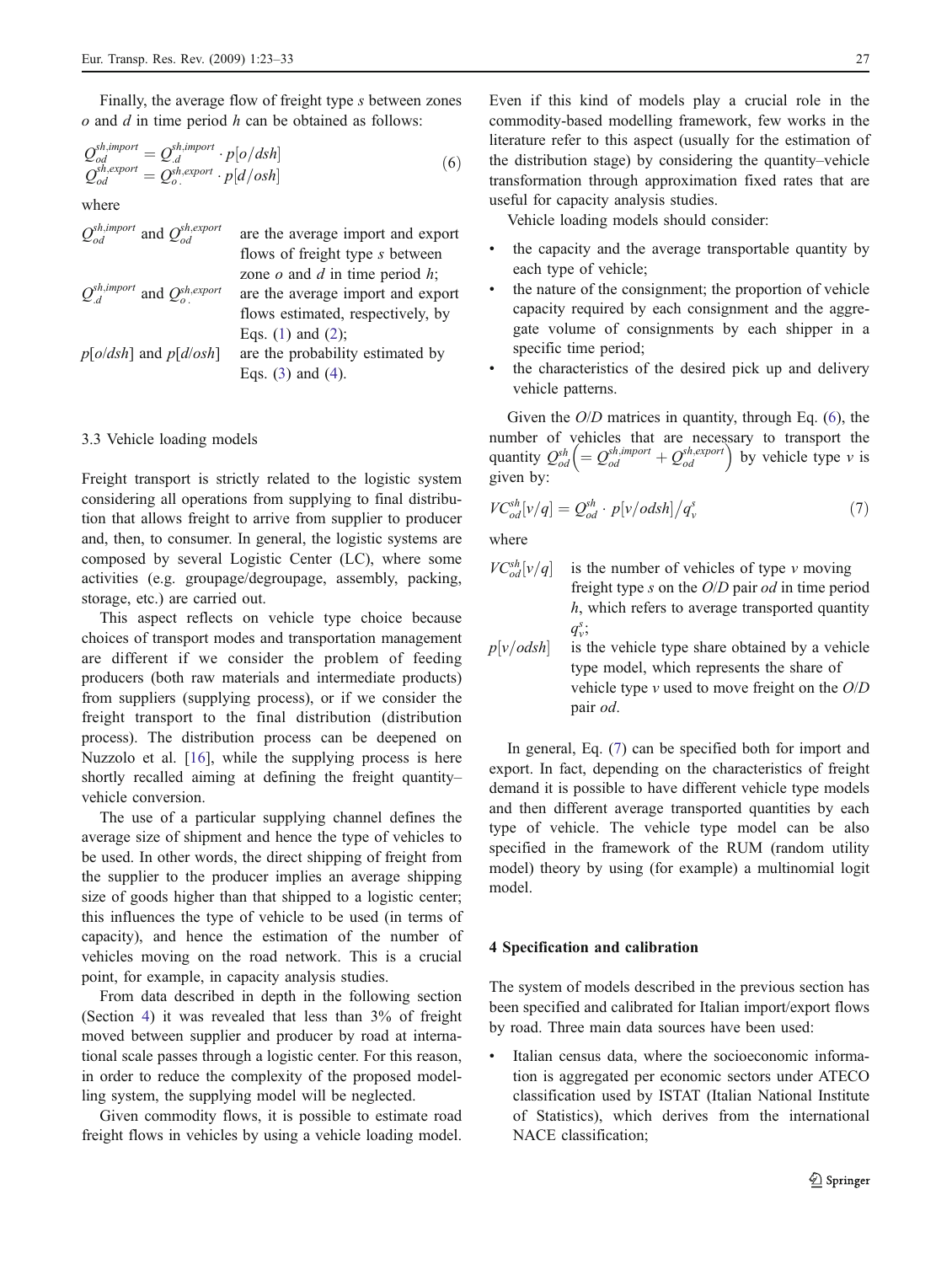- <span id="page-5-0"></span>& Eurostat data, in order to characterise analysed import/ export flows for the Italian border countries;
- Surveys to truck drivers carried out in Italian Alps Cross Borders.

The study area (Europe) has been divided into traffic zones by considering different levels of detail. Italy has been divided into 103 traffic zones at province level because the models have been specified for Italian import/ export. For this reason, the zoning for Italy is more detailed than rest of Europe. The zoning of the other European countries has been carried out by the European Nomenclature of Territorial Units for Statistics (NUTS) at level 1.

According to other Italian studies developed in this field [\[19](#page-10-0)], the used freight classification consists of aggregation of NST/R (Goods Nomenclature for Transport Statistics/ Revised–Eurostat) in freight types as:

- perishable goods, given by the aggregation of class 0 and 1;
- industrial goods, given by the aggregation of class 2, 3, 4, 6, 7 and 8;
- & consumption goods, given by the aggregation of class 5 and 9.

Referring to year 2005, Table 1 reports the import/export freight type distribution according to this classification. Percentages of Table 1 refer to a total amount of 43 million of tons (corresponding to 40,245 million of tons-kilometres) that have been moved by road. The 48% of the whole amount refers to the import, for which the 57% is destined to the Northern Italy and only the 17% to the Southern Italy. For what concerns the exports flows, about the 65% of freight has origin in the North and about the 16% in the South of Italy. Referring to the freight type, about the 55% of imported freight belongs to consumption goods.

Analysing available data of the last 10 years (1998– 2007), it is possible to point out an increase of 88% and 41% for import and export, respectively. Moreover, about the 4% of international freight transport quantities are moved by road in own account with an average tripdistance of about 360 km against the 850 km travelled by third parties [[6\]](#page-9-0).

In order to characterize and investigate the import/export freight flows in Italy some surveys have been carried out.

Table 1 Import/export freight type distribution

| Freight type                 | Import $(\% )$ | Export $(\% )$ |
|------------------------------|----------------|----------------|
| Perishable goods             | 26             | 38             |
| Industrial goods             | 19             | 25             |
| Consumption goods            | 55             | 37             |
| Total                        | 100            | 100            |
| Total (million of tons/year) | 20.7           | 22.8           |

Surveys allowed us to have some information on the current and reverse journey in terms of origin and destination, characteristics of transported freight (e.g. type, quantity and so on), used vehicles (e.g. model, swept volume, tow presence, and so on), number of drivers, driver characteristics (e.g. age, sex, and so on) and some route characteristics such as the use of highways or otherwise. Survey data used for calibration consists of about 2000 interviews. Models have been calibrated using the generalized least squares (GLS) estimator within the classic theory of statistical inference. The presented models are the result of several specifications and calibrations based on different combinations of possible attributes. In the following models that performed the best statistical significances are reported.

#### 4.1 Attraction and generation models

Referring to the structure of the system of models proposed in Section [3,](#page-2-0) aggregate attraction and generation models of the index per category class have been specified and calibrated. The average quantity of freight of type s attracted by zone d (for the import) or generated by zone  $o$  (for the export) in time period h (e.g. a day) can be expressed as a function of the:

- total number of inhabitants and employees in zone  $z$ ,  $ER_z$ ;
- number of employees of zone  $z$  referred to freight type  $s, EP<sub>z</sub><sup>s</sup>$ ;
- $\bullet$  average per-capita income in zone z,  $IC_z$ ;
- & average per-capita gross domestic product in zone z,  $GDP<sub>z</sub>$ ;
- dummy variable  $NT_z$ , that is equal to 1 if zone z is located in the North of Italy (i.e. near the border among Italy and other European countries), 0 otherwise;
- $\bullet$  dummy variable  $PT_z$ , that is equal to 1 if there is a port within zone z, 0 otherwise;

The proposed attraction model allows us to estimate the import flows by road as a function in the coefficients  $\beta_i^s$  of the above described attributes (or by some functional transformations of them such as the natural logarithm) as follows:

$$
Q_{d}^{sh,import} = \beta_{\text{ER}}^{s} ER_d + \beta_{\text{EP}}^{s} EP_d^s + \beta_{\text{IC}}^{s} IC_d + \n\beta_{\text{GDP}}^{s} GDP_d + \beta_{\text{NT}}^{s} NT_d + \beta_{\text{PT}}^{s} PT_d \quad (kg/day)
$$
\n(8)

Table [2](#page-6-0) reports values of  $\beta_i^s$  parameters calibrated for the three freight types of Table 1. All parameters are correct in sign and are statistically significant as shown by *t*-student values. The capability of models to reproduce the revealed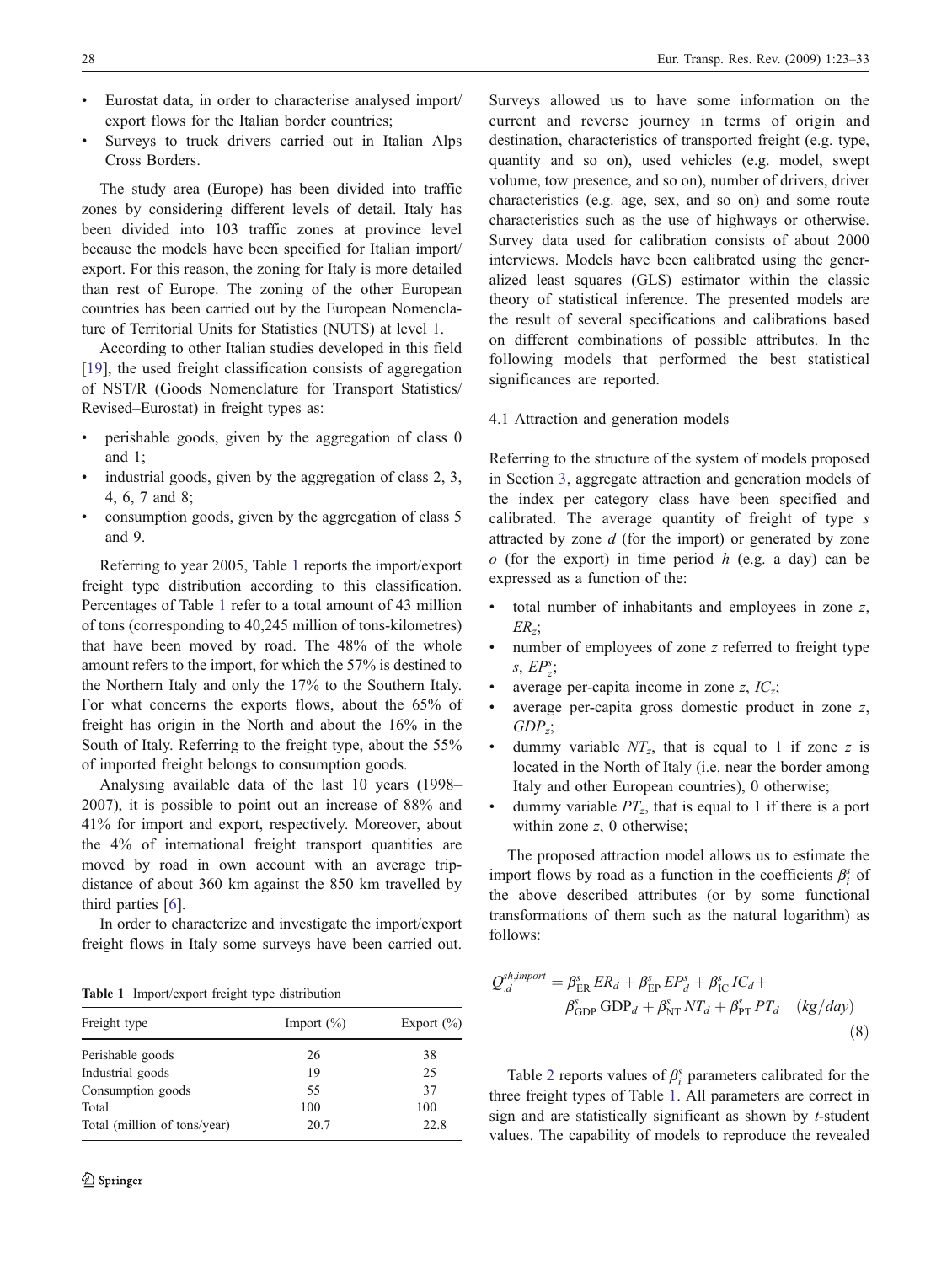<span id="page-6-0"></span>Table 2 Attraction model (import): calibration results (kg/day)

| Parameters Unit<br>$(t$ -Student) |                                      | Perishable<br>goods        | Industrial<br>goods               | Consumption<br>goods       |
|-----------------------------------|--------------------------------------|----------------------------|-----------------------------------|----------------------------|
| $\beta_{\rm EP}$                  |                                      | $435.62^{\rm a}$<br>(2.56) | $27.28^{a}$<br>(2.06)             |                            |
| $\beta_{\rm IC}$                  | $(\epsilon^{-1})$                    | 0.03<br>(2.10)             |                                   | $354.23^{\rm a}$<br>(3.28) |
| $\beta_{\rm GDP}$                 | $(10^{-6} \epsilon)$<br>inhabitants) |                            | $3,487.39$ <sup>a</sup><br>(1.95) |                            |
| $\beta_{\rm NT}$                  |                                      | 466.12<br>(2.25)           |                                   |                            |
| $\beta_{\texttt{PT}}$             |                                      | $-1,745.42$<br>$(-1.76)$   | $-94.36$<br>$(-2.04)$             | $-3,513.04$<br>$(-2.57)$   |
| $\beta_{\rm ER}$                  |                                      |                            |                                   | $410.78^{a}$<br>(2.42)     |
| $\rho^2$                          |                                      | 0.47                       | 0.44                              | 0.69                       |

<sup>a</sup> Parameter value valid for natural logarithm of the correspondent attribute

values is shown by values of  $\rho^2$  similar to those present in the literature.

Results highlight that for all type of freight the presence of a port within the traffic zone, which reduces the road use, is relevant (especially for long trips). This variable for consumption goods is greater than other types of freight. Deepening on the analysis of consumption goods, the attraction is measured by the number of inhabitants and the number of employees while for the other freight types the attraction power is explained by the number of employees, only. Moreover, for perishable and consumption goods the income is relevant, while it is replaced by GDP for industrial goods as this freight type represents the most part of the economy of a country whose levels of productivity are better measured by GDP.

As described for the attraction model, the proposed generation model allows us to estimate the export flows by road as a function in the coefficients  $\beta_i^s$  of the above described attributes as follows:

$$
Q_o^{sh, export} = \beta_{EP}^s E P_o^s + \beta_{IC}^s IC_o + \beta_{GDP}^s GDP_o
$$
  
+  $\beta_{NT}^s NT_o + \beta_{PT}^s PT_o$  (*kg/day*) (9)

Table 3 reports values of  $\beta_i^s$  parameters calibrated for the three freight types of Table [1](#page-5-0). All parameters are correct in sign and are statistically significant as shown by t-student values, as well as values of  $\rho^2$  are similar to those present in literature for models of this type.

In the case of export, the emission power is measured with the number of employees, and the parameter for perishable goods is about twice than that calibrated for consumption goods. In the estimation of the generation for industrial goods the weight given by the GDP is more relevant, with a similar effect of that described for the attraction model.

It is interesting to compare calibrated parameters for import and export. At first, we can see that the attraction and emission power of each zone is measured by the number of employees. In the case of import of perishable goods, the presence of pro-capita income and variable NT, that characterizes border zones, is important. In the case of industrial goods, the difference between import and export functions is given by the presence of an available port (variable PT) for the import; the negative value of  $\beta_{PT}$  demonstrates that the presence of a port in a province drives freight flows to the competition with maritime transport, which reduces the road use. There is also a substantial difference between import and export functions for consumption goods: the number of inhabitants representative of import is replaced by the number of employees for the export.

Referring to the two dummy variables (NT and PT), it is possible to note that the variable NT is statistically significant only for perishable goods in the case of import and for industrial and consumption freight classes in the case of export. For what concerns the variable port (PT), it is statistically significant for all freight in import and, only for perishable goods in the export case.

Even if the presented models allow us to estimate generation and attraction using basic socioeconomic and land-use attributes, at the initial stage of some studies, the analyst is sometimes required to provide a first estimation of future import/export flows by using available data from other studies (e.g. territorial ones), that typically report population and employees forecasts [[24\]](#page-10-0). For this reason, simplified models for  $Q_{d}^{sh,import}$  and  $Q_{o}^{sh,export}$ , based only on the number of employees  $EP_z^s$  of the generic zone z, have been specified and calibrated as follows:

$$
\mathcal{Q}_{d}^{sh,import} = \beta_{\text{EP}}^{s} \mathit{EP}_{d}^{s}
$$
\n
$$
\mathcal{Q}_{o}^{sh,export} = \beta_{\text{EP}}^{s} \mathit{EP}_{o}^{s}
$$
\n
$$
(10)
$$

Table 3 Generation model (export): calibration results (kg/day)

| Parameters Unit<br>$(t$ -Student) |                      | Perishable<br>goods     | Industrial<br>goods        | Consumption<br>goods   |
|-----------------------------------|----------------------|-------------------------|----------------------------|------------------------|
| $\beta_{\rm EP}$                  |                      | $2,373.54^a$<br>(11.81) | $189.44^{\rm a}$<br>(2.10) | $1,365.13^a$<br>(7.69) |
| $\beta_{\rm IC}$                  | $(\epsilon^{-1})$    |                         |                            |                        |
| $\beta_{\rm GDP}$                 | $(10^{-6} \epsilon)$ |                         | 5,073.93 <sup>a</sup>      |                        |
|                                   | inhabitants)         |                         | (1.84)                     |                        |
| $\beta_{\rm NT}$                  |                      |                         | 159.04                     | 790.09                 |
|                                   |                      |                         | (2.02)                     | (2.31)                 |
| $\beta_{\texttt{PT}}$             |                      | $-3,962.65$             |                            |                        |
|                                   |                      | $(-1.82)$               |                            |                        |
| $\rho^2$                          |                      | 0.75                    | 0.66                       | 0.70                   |

a Parameter value valid for natural logarithm of the correspondent attribute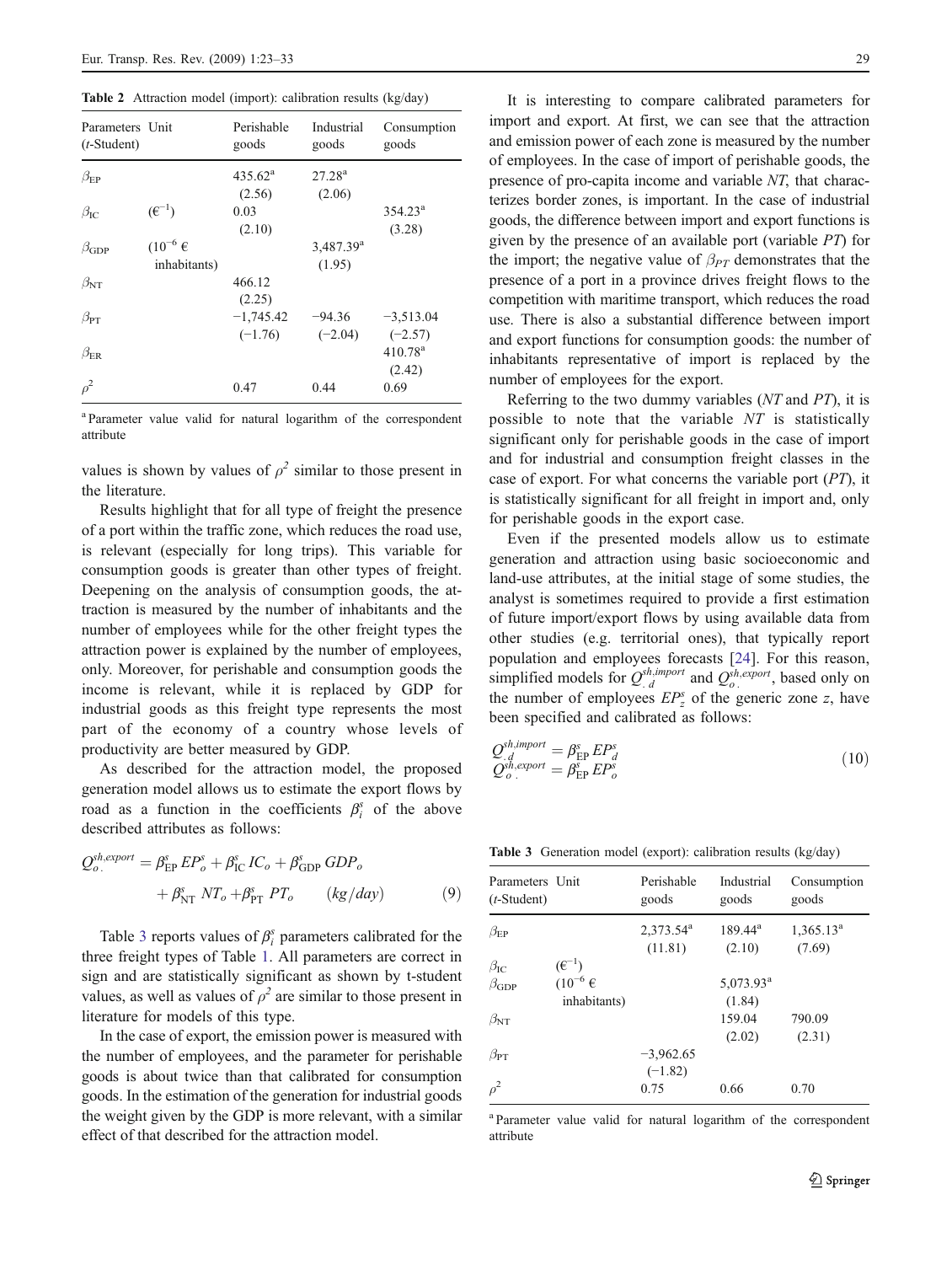<span id="page-7-0"></span>Table 4 Average quantity attracted and emitted by each employee (kg/day)

| Parameters<br>$(t$ -Student) | Perishable<br>goods | Industrial<br>goods | Consumption<br>goods |
|------------------------------|---------------------|---------------------|----------------------|
| Import                       |                     |                     |                      |
| $\beta_\mathrm{EP}$          | 240<br>(4.34)       | 80<br>(2.72)        | 40<br>(5.19)         |
| $\rho^2$                     | 0.27                | 0.14                | 0.28                 |
| Export                       |                     |                     |                      |
| $\beta_{\rm EP}$             | 1,190<br>(7.39)     | 370<br>(4.15)       | 80<br>(5.43)         |
| $\rho^2$                     | 0.51                | 0.29                | 0.30                 |

where  $\beta_{EP}^s$  is the model parameter, whose calibration is reported in Table 4.

Calibration results of Table 4 point out that the value of  $\rho^2$  $\rho^2$  is lower than that reported in Tables 2 and [3.](#page-6-0) It confirms the need of using other explanatory variables for both freight flows (import and export) and freight types, as successfully done in the specification of such models reported in Eqs. [\(8](#page-5-0)) and ([9](#page-6-0)); it also points out the limit of models described by Eq. ([10](#page-6-0)) that are suitable to be used for an approximated initial estimation of distribution and attraction when a very limited number of data are available.

#### 4.2 Distribution models

In order to know the origin of freight for a given attraction zone  $d$  (for import) and the destination of freight for a given generation zone o (for export), some descriptive distribution models have been specified and calibrated. The distribution model for the analysis of import flows is constrained to the destination. The probability  $p[o/dsh]$  that freight type  $s$  attracted by zone  $d$  in time period  $h$  arrives from zone  $o$  can be written as:

$$
p[o/dsh] = (A_o^s)^{\beta_A^s} (C_{od})^{\beta_C^s} / \sum_{o' \in I_d} \left[ \left( A_{o'}^s \right)^{\beta_A^s} (C_{o'd})^{\beta_C^s} \right]
$$
\n(11)

where

- $A_{\circ}^s$ is the number of employees of zone  $d$  referred to freight type s;
- $C_{od}$  is the average travel generalized cost by truck between zone o and d.
- $\beta_i^s$ are model coefficients to be estimated.

For what concerns the analysis of export flows, the distribution model is constrained to the origin; it has been

Table 5 Distribution model: calibration results

| Parameters      | Perishable | Industrial | Consumption |
|-----------------|------------|------------|-------------|
| $(t$ -Student)  | goods      | goods      | goods       |
| $\beta_{\rm A}$ | 0.24       | 0.27       | 0.67        |
| $\beta_{\rm C}$ | (1.56)     | (2.60)     | (1.97)      |
|                 | $-1.25$    | $-1.43$    | $-1.90$     |
| $\rho^2$        | (3.10)     | (2.78)     | (2.48)      |
|                 | 0.88       | 0.87       | 0.81        |

specified and calibrated for giving the probability  $p[d/osh]$ that freight of type s generated by zone  $o$  in time period  $h$  is destined to zone  $d$  as:

$$
p[d/osh] = (A_d^s)^{\beta_A^s} (C_{od})^{\beta_C^s} / \sum_{d' \in I_o} \left[ \left( A_{d'}^s \right)^{\beta_A^s} (C_{od'})^{\beta_C^s} \right]
$$
\n(12)

where the variables have the above described meaning.

Level-of-service attributes composing the generalised cost  $C_{od}$  have been calculated by using a road network model. It is made of the primary road network (motorways, state roads and so on) of the whole Europe. The average path cost for a generic *od* pair,  $C_{od}$ , can be calculated as:

$$
C_{od} = C_{od}^{ADD} + C_{od}^{NA} = \sum_{n} \beta_n z_{n,od}^{ADD} + C_{od}^{NA}
$$
 (13)

where

 $C_{od}^{ADD}$ is the additive path cost, defined as the sum of the link-wise additive link costs,  $z_{n,od}^{ADD}$ ;

 $C_{od}^{NA}$ is the non-additive path cost.

The additive cost is a combination of attributes among which travel time and travel monetary cost are the most important. Referring to travel time, it was calculated as the sum of the on-road travel time and stop time.

The on-road travel time has been calculated as the sum of travel time on freeways, extra-urban roads and other types of roads. Travel time for each type of road has been estimated using the link-cost function proposed by CNR [\[5](#page-9-0)] and TRRL [\[21](#page-10-0)–[23](#page-10-0)], which has been properly updated for the study case [[7\]](#page-9-0).

|  |  |  |  |  | Table 6 Vehicle share and average transported quantity |  |
|--|--|--|--|--|--------------------------------------------------------|--|
|--|--|--|--|--|--------------------------------------------------------|--|

| Vehicle type                            | $q_v$ (tons) | $p[v](\%)$ |
|-----------------------------------------|--------------|------------|
| Goods vehicles $(\leq 18 \text{ tons})$ | 9.8          | 13.7       |
| Goods vehicles $(>18$ tons)             |              |            |
| Articulated lorry                       | 13.7         | 75.9       |
| Lorry with trailer                      | 16.7         | 10.4       |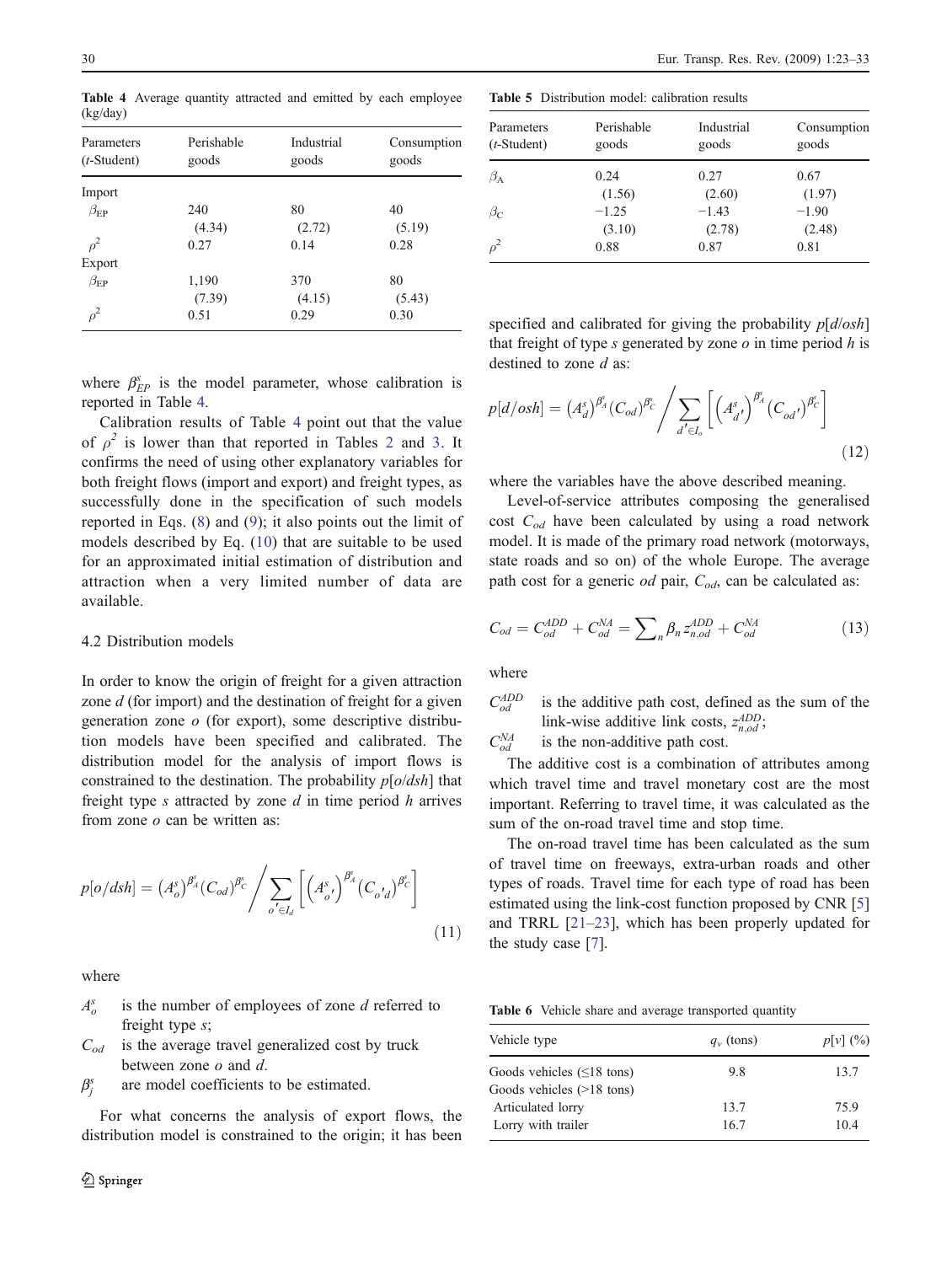|           | Driving Approx.<br>time (h) distance<br>(km) | Goods Vehicle Articulated Lorry with Total<br>$(\leq 18$ tons, $\%$ ) lorry $(\%$ ) |      | trailer $(\%)$ $(\%)$ |       |
|-----------|----------------------------------------------|-------------------------------------------------------------------------------------|------|-----------------------|-------|
| <10       | < 800                                        | 22.1                                                                                | 60.9 | 17.0                  | 100.0 |
| $10 - 19$ | $800 - 1,500$                                | 27.1                                                                                | 64.7 | 8.2                   | 100.0 |
| >19       | >1,500                                       | 11.4                                                                                | 78.6 | 10.0                  | 100.0 |
|           |                                              |                                                                                     |      |                       |       |

<span id="page-8-0"></span>Table 7 Vehicle share by class of distance

Stop time derives from the EU Regulation [[9\]](#page-9-0) that sets two constraints:

Total 13.7 75.9 10.4 100.0

- breaks (after four-and-a-half hours' driving, the driver shall observe a break of at least 45 min, unless he begins a rest period),
- rest periods (in each period of 24 h, the driver shall have a daily rest period of at least 11 consecutive hours).

Even if distribution models have been calibrated both for import and export flows, similar results have been obtained. For this reason, Table [5](#page-7-0) reports a unique set of parameters to be used for both import and export. By analyzing results of Table [5](#page-7-0) it is possible to point out that the number of employees plays in the same way, while the weight is more than twice for consumption goods. The  $\rho^2$  values over 0.80 show the goodness of the models to reproduce the revealed spatial share.

## 4.3 Vehicle loading models

Given the O/D matrices in quantity, these matrices have to be converted into vehicles by Eq. ([7\)](#page-4-0).

The vehicle type share  $p[\nu \mod n]$  has been estimated by collected data. The surveys carried out to truck drivers at the Italian Alps cross Borders, previously described, allowed us to identify origin and destination of journey, as well as used type of both freight and vehicle. Through the road vehicle classification used by Eurostat [\[10](#page-10-0)], it is possible to analyse the results of these surveys in terms of distribution per vehicle type and average load. Table [6](#page-7-0)

Table 8 Vehicle share by class of distance for perishable goods

| Driving<br>time(h) | Approx.<br>distance<br>(km) | Goods vehicle Articulated Lorry with Total<br>$(\leq 18$ tons, $\%$ ) lorry $(\%$ ) |      | trailer $(\% )$ | $\frac{6}{2}$ |
|--------------------|-----------------------------|-------------------------------------------------------------------------------------|------|-----------------|---------------|
| $\leq 10$          | < 800                       | 22.0                                                                                | 69.0 | 9.0             | 100.0         |
| $10 - 19$          | $800 - 1,500$               | 18.2                                                                                | 80.1 | 1.7             | 100.0         |
| >19                | >1.500                      | 9.6                                                                                 | 83.4 | 7.0             | 100.0         |
| Total              |                             | 10.6                                                                                | 82.5 | 6.9             | 100.0         |

Table 9 Vehicle share by class of distance for industrial goods

| Driving<br>time(h) | Approx.<br>distance<br>(km) | Goods vehicle<br>$(\leq 18$ tons, %) | Articulated Lorry<br>lorry | with<br>trailer | Total |
|--------------------|-----------------------------|--------------------------------------|----------------------------|-----------------|-------|
| $\leq 10$          | < 800                       | 35.2                                 | 48.2                       | 16.6            | 100.0 |
| $10 - 19$          | $800 - 1,500$               | 7.7                                  | 85.7                       | 6.6             | 100.0 |
| >19                | >1,500                      | 14.2                                 | 77.7                       | 8.1             | 100.0 |
| Total              |                             | 16.2                                 | 74.6                       | 9.2             | 100.0 |

reports the estimated vehicle type shares and the relative average transported quantities  $q_v^s$  for the following vehicle types v:

- Goods vehicles with transportable quantity less than 18 tons,
- goods vehicles with transportable quantity more than 18 tons, divided in:
- articulated lorry,
- lorry with trailer.

Analysing data of Table [6,](#page-7-0) about the 76% of international transport pertains to trucks with capacity higher than 18 tons, which move an average load of about 14 tons per vehicle (load factor near 80%). Lorries with trailers represent about the 10% of the whole but their average transported quantity is about 22% more (16.7 tons) than that of articulated lorries. Goods vehicles with transportable quantity less than 18 tons represent about the 14% of trucks; they move about 10 tons per vehicle and hence, considering the average ratio with vehicle capacity, they have the highest load factors.

The following Tables 7, 8, 9, 10 show vehicle shares per length of journey (class of distance). According to EU Regulation [\[9](#page-9-0)], three classes have been identified:

- driving time less than 10 h (about 800 km) corresponding to a journey with one driver and without rest period;
- driving time between 10 and 19 h (less than  $1,500 \text{ km}$ ) corresponding to a journey with two driving cycles;
- driving time more than 19 h.

Table 10 Vehicle share by class of distance for consumption goods

| Driving<br>time(h) | Approx.<br>distance<br>(km) | Goods vehicle Articulated Lorry with Total<br>$(\leq 18$ tons, $\%$ ) lorry $(\%$ ) |      | trailer $(\% )$ | $\frac{6}{2}$ |
|--------------------|-----------------------------|-------------------------------------------------------------------------------------|------|-----------------|---------------|
| <10                | < 800                       | 18.2                                                                                | 62.5 | 19.3            | 100.0         |
| $10 - 19$          | $800 - 1,500$               | 33.1                                                                                | 57.1 | 9.8             | 100.0         |
| >19                | >1.500                      | 11.7                                                                                | 76.5 | 11.8            | 100.0         |
| Total              |                             | 14.5                                                                                | 73.2 | 12.3            | 100.0         |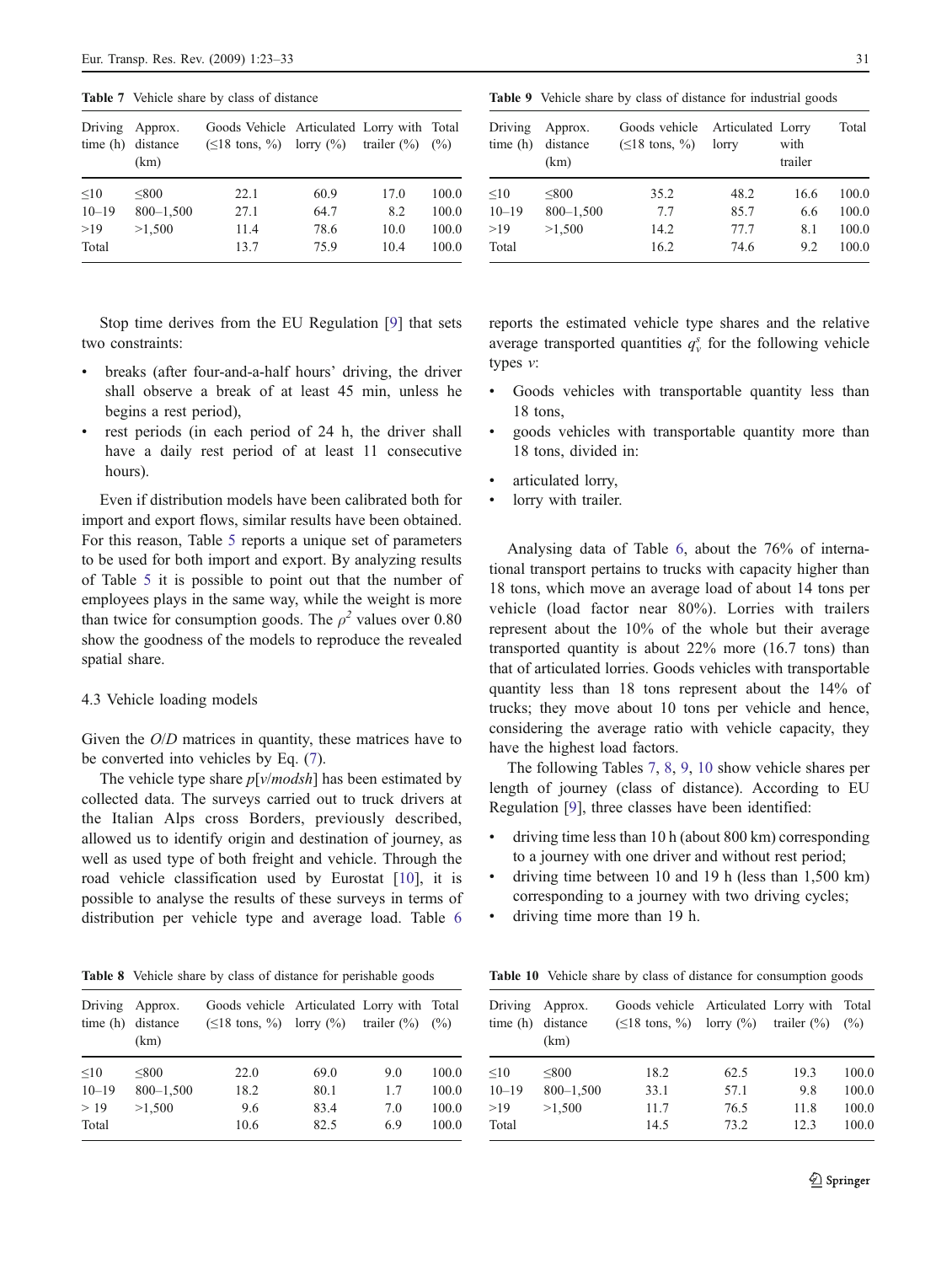<span id="page-9-0"></span>From the aggregate analysis (Table [7\)](#page-8-0) emerges that the average vehicle share decreases with increasing of driving time for heavy goods vehicles (goods vehicles >18 tons). For the other classes of vehicles we have the opposite.

If the analysis is carried out for freight type (Tables [8,](#page-8-0) [9](#page-8-0), [10](#page-8-0)), we find a similar trend for perishable goods where the average shares to use an articulated lorry are less than 83%. For industrial and consumption goods these shares are less than 75%.

For industrial goods (Table [9\)](#page-8-0) we can see that the share of using vehicles with less than 18-tons capacity is the minimum for the medium class of distance. This effect is the opposite analysing consumption goods where it corresponds the maximum use of this vehicle type (Table [10\)](#page-8-0).

## 5 Conclusions

This paper presented a modelling system for the estimation of international (import/export) freight flows by road. It uses a partial share approach to simulate the generation, attraction and distribution steps for the estimation of freight flows in quantities (commodity approach), from which the conversion in vehicles is made by using vehicle loading model.

The modelling system has been specified through easyto-capture variables (especially for its forecasting use) represented by level-of-service attributes and aggregate socioeconomic variables, such as GDP and employee number.

Besides the specification of the modelling system, the calibration to the Italian case study on the basis of the latest panel of available data allowed us to set up an easy-toapply system of models. It can be used for an initial estimation of the generation and attraction potentials of import/export for a given zone by considering different freight types (perishable, industrial and consumption goods).

Regarding the calibration, results show that all obtained parameters are statistically significant both in expected sign and validation statistics. From the analysis of import it emerged that the per capita income is relevant for perishable and consumption goods, at same way of the gross domestic product for industrial goods both for import and export, even if the influence on export is about double respect the import flows. Furthermore the presence of a port inside the zone determines a reduction of road flows due to the attractiveness of maritime transport, especially for long trips.

This system of models can be successfully used for the estimation of import/export freight flows by road in the initial assessment of future scenarios, as well as to calculate the import/export potentialities of a given zone such as the generic Italian province of the calibration phase.

Further developments of this research mainly regard two main topics: the possibility to extend the proposed modelling system to the supplying choice dimension, the vehicle type model and the possibility to develop a complete modelling system according to the four step model. The supplying choice model could be an useful tool for investigating how the choice of using or not a Logistics Center can influence the used vehicle. In fact, the use of a particular supplying channel could influence the average size of shipment and hence the type of vehicles to be used. Referring to vehicle type model, in the literature some models were developed for simulating the choice of private cars, but there are few models for the simulation of truck holding choice. This model could be specified and calibrated according to RUM theory where the systematic utility could be considered as a function of some attributes related to firm dimension (e.g. employees), shipment (e.g. frequency, length of journey) and vehicle features (e.g. payload). Other developments could aim to develop a complete modelling system that considers all transport mode for import and export by introducing a model to simulate the modal split. In this case, the estimation of an OD matrices requires the implementation of a more sophisticated distribution model, which should also include a balance procedure that considers the equilibrium between row and column sums. In other words, the estimation of the average import/ export flows should be checked to be double constrained estimations since the imports of a zone (presented as origin from a specific destination) must be equal to the export of the specific destination to the presented origin.

## References

- 1. Anselin L (1988) Spatial econometrics: methods and models. Kluwer, Boston, USA
- 2. Black WR (1972) Interregional commodity flows: some experiments with the gravity model. J Reg Sci 12:107–118
- 3. Bougheas S, Demetriades P, Morgenroth EL (1999) Infrastructure, transport costs and trade. J Int Econ 47:169–189
- 4. Cascetta E (2001) Transportation systems engineering: theory and methods. Kluwer, The Netherlands
- 5. CNR (1980) Norme sulle caratteristiche geometriche delle strade. Roma
- 6. CNT (2007) Conto Nazionale delle Infrastrutture e dei Trasporti (CNIT)–Anno 2005–con elementi informativi per l'anno 2006. Ministero dei Trasporti, Rome, Italy
- 7. Comi A, Russo F, Vitetta A (2005) Calibration of generalized cost models for road freight vehicles within an intermodal chain: an experimental application in Italy. Proceedings of European Transport Conference, Strasbourg, France
- 8. Coto-Millàn P, Banos-Pino J, Villaverde Castro J (2005) Determinants of the demand for maritime imports and exports. Transp Res Part E 41:357–372
- 9. EEC (3820/85) Harmonisation of certain social legislation relating to road transport. Official Journal of the European Communities, Bruxelles